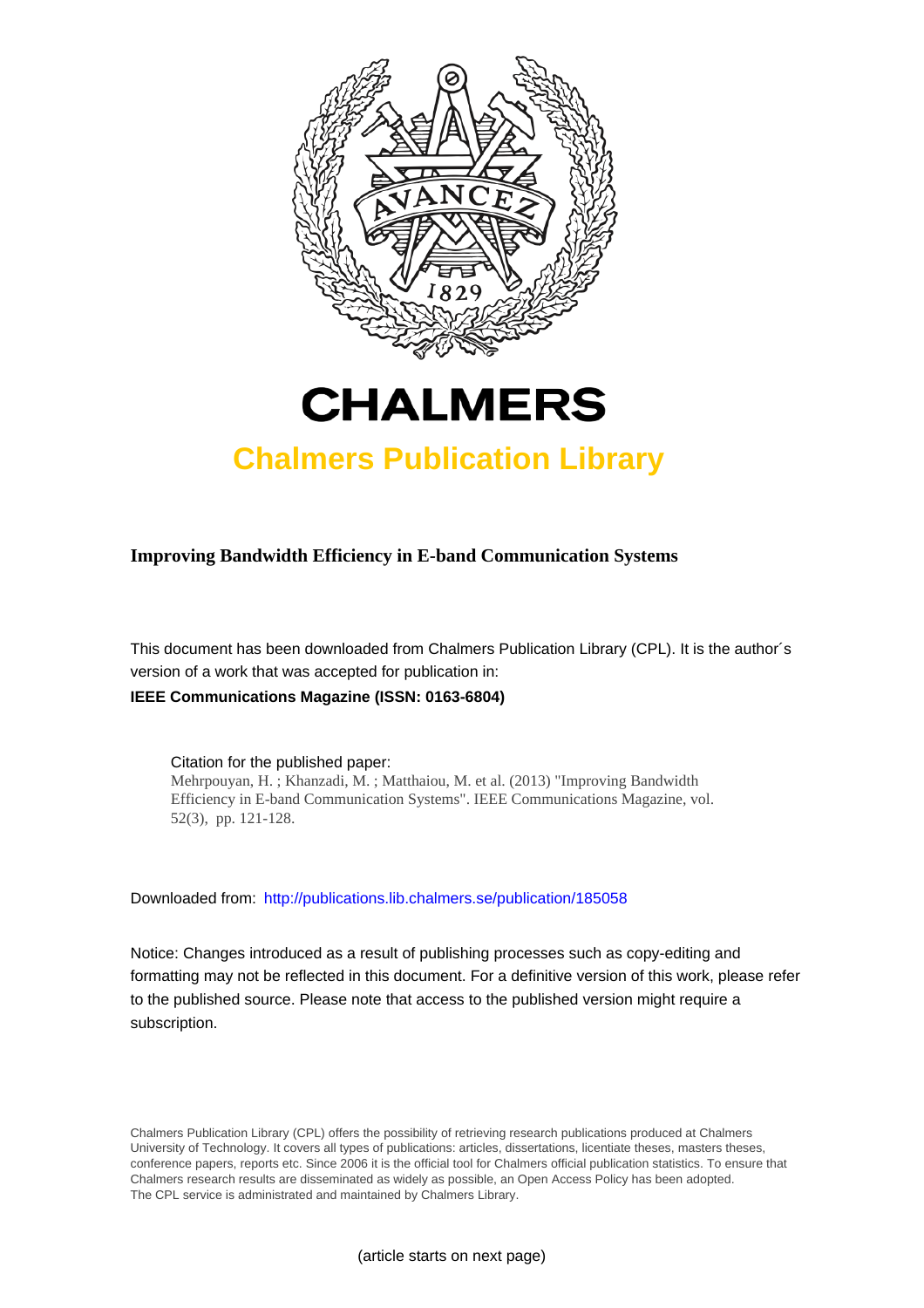# **Improving Bandwidth Efficiency in E-Band Communication Systems**

*Hani Mehrpouyan, California State University M. Reza Khanzadi, Chalmers University of Technology Michail Matthaiou, Queen's University Belfast Akbar M. Sayeed, University of Wisconsin Robert Schober, University of British Columbia Yingbo Hua, University of California*

### **ABSTRACT**

The allocation of a large amount of bandwidth by regulating bodies in the 70/80 GHz band, that is, the E-band, has opened up new potentials and challenges for providing affordable and reliable gigabit-per-second wireless point-to-point links. This article first reviews the available bandwidth and licensing regulations in the E-band. Subsequently, different propagation models (e.g., the ITU-R and Cane models) are compared against measurement results, and it is concluded that to meet specific availability requirements, E-band wireless systems may need to be designed with larger fade margins compared to microwave systems. A similar comparison is carried out between measurements and models for oscillator phase noise. It is confirmed that phase noise characteristics, which are neglected by the models used for narrowband systems, need to be taken into account for the wideband systems deployed in the E-band. Next, a new MIMO transceiver design, termed continuous aperture phased (CAP)-MIMO, is presented. Simulations show that CAP-MIMO enables E-band systems to achieve fiber-optic-like throughputs. Finally, it is argued that full-duplex relaying can be used to greatly enhance the coverage of E-band systems without sacrificing throughput, thus facilitating their application in establishing the backhaul of heterogeneous networks.

#### **INTRODUCTION**

The popularity of multimedia applications and broadband Internet has created an ever increasing demand for achieving higher throughputs in cellular and wireless networks. Thus far, wireless point-to-point links have played an important role in carrying a large portion of this data by interconnecting cellular base stations or enterprise buildings. In fact, due to their low cost of installation and insusceptibility to environmental effects, more than 50 percent of today's cellular

base stations are interconnected using wireless backhaul links [1]. However, if wireless point-topoint links are expected to continue to be widely applied in next generation cellular networks, they have to support throughput comparable to that of fiber optic links. This task is made difficult by the limited bandwidth available in the microwave band [2]. In this regard, the large bandwidth available in the 70 and 80 GHz or E-band has opened up new opportunities for developing multi-gigabit-per-second wireless links [1, 3].

Even though the available bandwidth in the E-band is more than 50 times the entire cellular spectrum, radio signals in the E-band are more adversely affected by environmental factors [4]. The characteristics of E-band signals and systems can be summarized as follows:

•Due to the higher carrier frequencies, the antennas are more directional, making E-band systems mainly suitable for line-of-sight (LOS) applications.

•Rain and obstacles more severely attenuate radio signals in the E-band. Consequently, with the same transmit power and link availability requirements, E-band wireless links can operate over shorter distances compared to microwave systems. For example, let us consider two pointto-point wireless systems with a 99.999 percent availability requirement and a fade margin of 0 dB: the first system, operating at 23 GHz and employing 256-quadrature amplitude modulation (QAM), can achieve a link distance of 3 km at 1.4 Gb/s, while the second system utilizing the 70/80 GHz spectrum and using binary phase shift keying (BPSK) can only operate over 1.9 km at 3 Gb/s [4].

•To achieve the high carrier frequencies required by E-band systems, a voltage controlled oscillator's signal needs to be taken to E-band carrier frequencies using a larger frequency multiplication factor compared to systems operating in the microwave band. This, in turn, can result in larger oscillator phase noise variances. Phase noise, which is present in communication systems due to imperfect oscillators, can significant-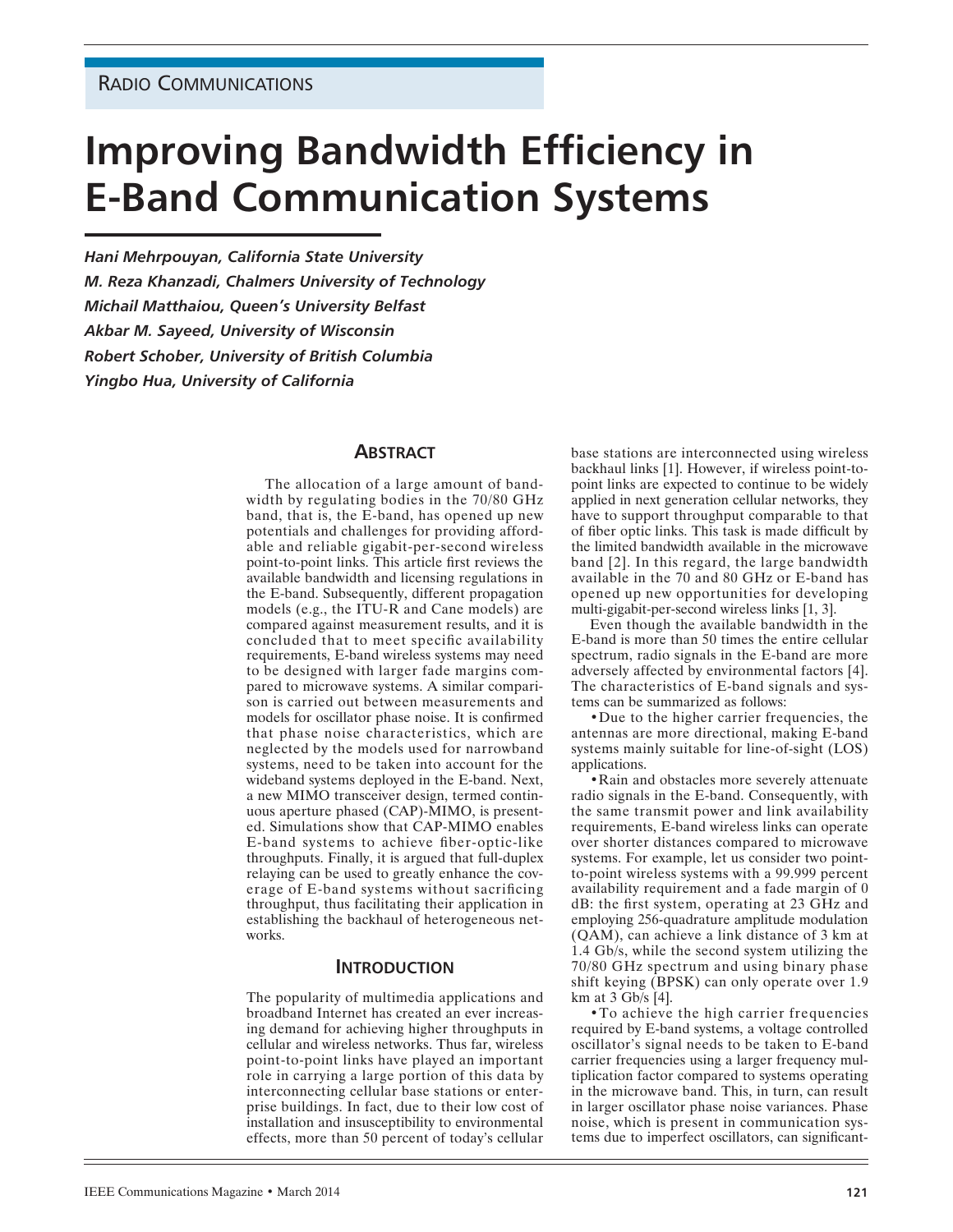*The ITU has allocated the 71–76 and 81–86 GHz bands for establishing wireless links throughout the world. Nevertheless, the channelization and regulations regarding the use of this spectrum differ in different regions and countries.*

ly impact their bandwidth efficiency and performance, since it results in rotation of the signal constellation from one symbol to the next symbol [5]. Moreover, in E-band systems, due to the LOS nature of the links, the coherence time of the channel is much longer than the phase noise variation time. This means that phase noise can be a performance bottleneck in E-band systems, while in other systems the channel variations might be the fundamental limitation.

•Because of the received signal's large bandwidth and high sampling rate, E-band systems require the application of high-speed digital signal processing, digital-to-analog conversion (D/A), and analog-to-digital conversion (A/D) units at the transceivers.

•Due to the very high carrier frequencies, the power amplifiers used in E-band systems have a very limited output range and are inefficient compared to those employed in the microwave band. Hence, the output power levels of most existing E-band systems are lower than the maximum levels allowed by regulating bodies. This further limits the operating range of these systems.

Because of these limitations, thus far, most E-band systems use low order modulations such as BPSK and on-off keying, and are not spectrally efficient compared to traditional microwave links. In fact, current E-band systems achieve a spectral efficiency of 0.5–2.4 b/s/Hz [6], whereas the spectral efficiencies of traditional microwave systems are in the range of 4–12 b/s/Hz [7].

To enable the development of multi-gigabit-per-second wireless links, it is paramount to introduce new transceiver designs for Eband systems that can more efficiently utilize the available bandwidth, while supporting wireless links over distances comparable to those of microwave links. To this end, this article first reviews the bandwidth allocation and licensing in the E-band. Next, unlike previous articles that did not take into account the effect of phase noise [6, 8], by comparing measurement results with the current models for signal attenuation and oscillator phase noise, it is shown that traditional models developed for the microwave band may not accurately predict these phenomena in the E-band. The development of more accurate models is anticipated to result in better link budget planning and more accurate tracking of phase noise, which can in turn enhance the bandwidth efficiency of E-band systems (e.g., enabling the application of higher order modulations). Subsequently, a new multiple-input multiple-output (MIMO) transceiver design, termed continuous aperture phased MIMO (CAP-MIMO), is outlined, and new topologies and applications for E-band systems are proposed that can mitigate their limitations and better utilize their potential.

The remainder of this article is organized as follows. The available bandwidth in and the regulations on the E-band are summarized. We focus on the models for channel attenuation and oscillator phase noise for the E-band. The CAP-MIMO transceiver design for E-band systems is presented, and we then propose new topologies and applications for E-band systems.

# **BANDWIDTH AND LICENSING IN THE E-BAND**

The International Telecommunication Union (ITU) has allocated the 71–76 and 81–86 GHz bands for establishing wireless links throughout the world. Nevertheless, the channelization and regulations regarding the use of this spectrum differ in different regions and countries.

#### **UNITED STATES**

In the United States, the entire 10 GHz of bandwidth in the 71–76 and 81–86 GHz bands is available for utilization without any specific subchannelization. This approach provides a great potential for deployment of very high-speed frequency-division duplex (FDD) wireless links. In addition, the Federal Communications Commission (FCC) set the effective isotropic radiated power (EIRP), maximum transmit power, minimum antenna gain, and maximum out of band emissions for E-band systems to 55 dBW, 35 dBm, 43 dBi, and –13 dBm, respectively. More important, due to the very high carrier frequencies and the requirement for high antenna directivity, wireless links in the E-band can be deployed in close vicinity of one another with limited interference. Therefore, the FCC has adopted a unique licensing approach for spectrum allocation in the E-band, where the links can be quickly and economically registered over the Internet.

#### **EUROPE**

In Europe, the Conference of European Postal and Telecommunications has taken a different approach and divided the 10 GHz of spectrum in the 70/80 GHz bands into 250 MHz channels with a guard band of 125 MHz at the top and bottom end of each band. Thus, each 5 GHz band consists of 19 channels that can be used for both FDD and time-division duplex operation. Moreover, the regulations in the E-band in Europe are more stringent than the FCC rules. Specifically, in Europe the EIRP, maximum transmit power, minimum antenna gain, and maximum out of band emissions are set to 55 dBW, 30 dBm, 38 dBi, and –30 dBm, respectively, where the EIRP and maximum transmit power are also functions of the antenna gain, and are expected to be lowered as the antenna gain increases.

#### **ASIA**

The 70/80 GHz bands are under consideration for licensing in Japan, China, and most other Asian countries, and are not yet available for commercial use.

# **CHANNEL AND PHASE NOISE MODELS FOR THE E-BAND**

Accurate channel and oscillator phase noise models for the E-band spectrum are essential for link budget planning and accurate tracking of phase noise in E-band systems. Both of these improvements are expected to enhance the bandwidth efficiency of E-band systems in the near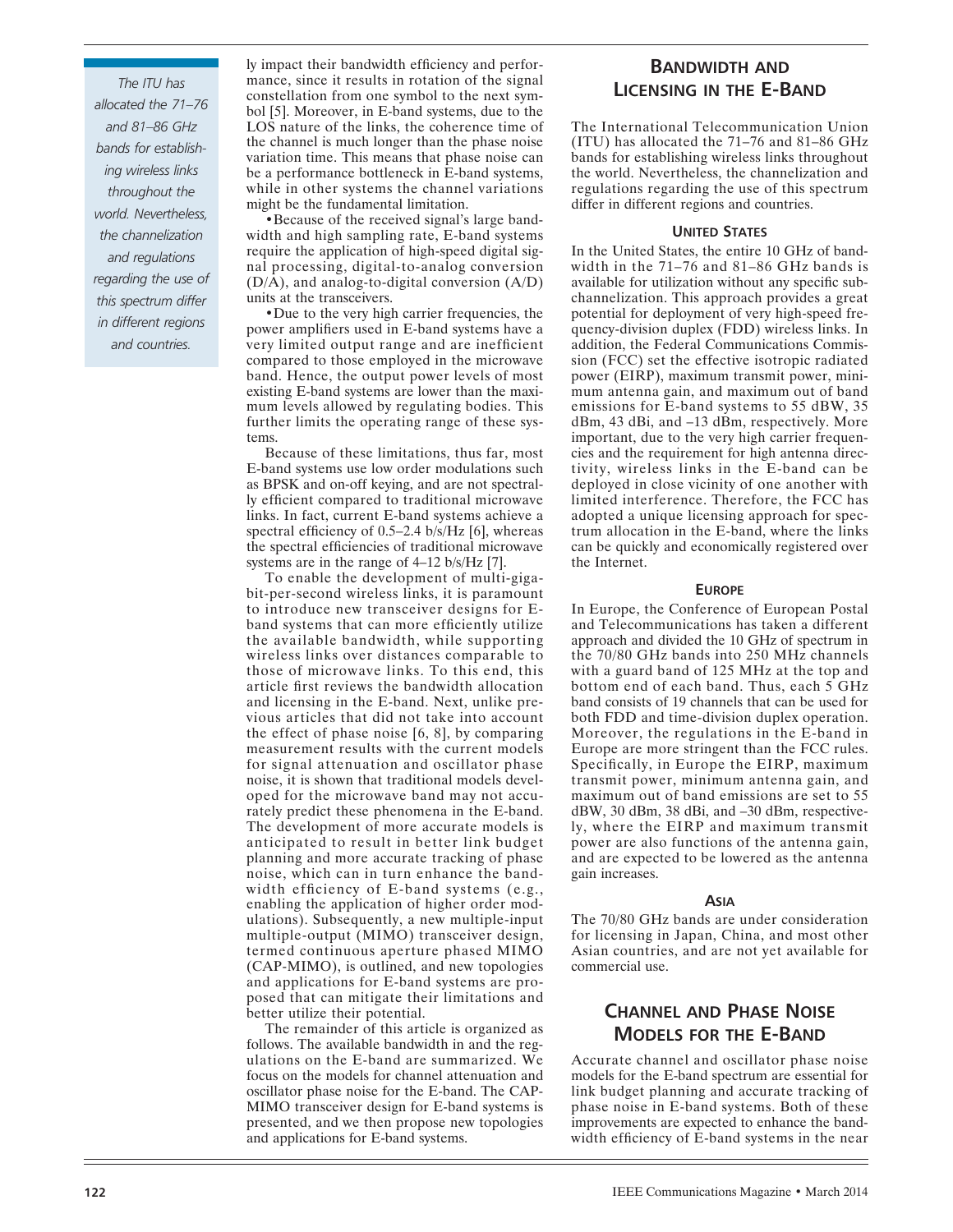future [7]. Thus, in this section, we examine the accuracy of the existing models for both phenomena in the E-band.

#### **CHANNEL AND PROPAGATION CHARACTERISTICS IN E-BAND**

To accurately predict the effect of environmental conditions on the performance of wireless communication systems, the ITU Radiocommunication Standards Sector (ITU-R) and Crane models have been extensively applied for linkbudget planning in the microwave band. In order to determine the accuracy of these models in predicting rain intensity and the resulting signal attenuation in the E-band, a long-term measurement campaign was carried out in Gothenburg, Sweden, by Ericsson Research, where the rain intensity and signal attenuation of an E-band system were measured over a period of nine months [9]. The results of this measurement campaign and a comparison with respect to both the ITU-R and Crane models are plotted in Fig. 1. It can be observed that both the ITU-R and Crane models can rather sufficiently predict the rain intensity in this region, since the signal attenuation calculated based on the measured rain intensity is close to that of the ITU-R and Crane models. However, the measurement results in Fig. 1 show that the measured signal attenuation in the E-band is considerably higher than the attenuation predicted by both the ITU-R and Crane models. This demonstrates that both models, which are well suited for the microwave band, are not capable of accurately predicting the channel attenuation in the Eband. Thus, for E-band wireless point-to-point links to meet the expected 99.999 percent availability requirements, the fade margin needs to be chosen larger than the values calculated using the Crane and ITU-R models (e.g., 5–10 dB higher, as shown in Fig. 1). This new finding indicates that to avoid larger than necessary fade margins, more accurate channel attenuation models have to be developed for the E-band. These more accurate channel and propagation models are also anticipated to enhance the bandwidth efficiency of E-band systems.

Note that although the shortcomings of the ITU-R model in predicting the attenuation for E-band systems have also been confirmed in [8], in this work, for the first time, we present a comparison with respect to the Crane attenuation model, which is more extensively applied in North America.1

#### **PHASE NOISE MODELS IN E-BAND**

One of the main challenges in E-band communication systems is to equip the transceivers with low-phase-noise high-frequency oscillators. Nevertheless, recent studies have shown that such oscillators may be designed using Gallium-Nitride technology, waveguide theory, and optoelectronic techniques [10, 11]. Generally, two methods are proposed to generate high-frequency oscillation [10, 11]. One is to design an onchip high-frequency oscillator, and the other is to increase the frequency of a low-frequency oscillator by means of frequency multipliers. Even though the former is expected to result in



**Figure 1.** *Path attenuation versus time with transmit power = 18.6 dBm, receiver threshold =* –*58 dBm, antenna gain = 43 dBi, Tx/Rx separation = 1 km 50 m, data rate = 1.25 Gb/s, differential BPSK (the measurements are also reported in [9]).*

more accurate oscillators, research has shown that the design of accurate and affordable oscillators for commercial applications via this approach is a challenging task. On the other hand, the latter approach increases a low-frequency oscillator's phase noise variance by the so-called multiplication factor [10]. As a result, oscillator phase noise is one of the main limiting factors in the application of higher-order modulations in E-band systems [4].

Although the effect of oscillator phase noise in narrowband systems has been extensively studied, there is a lack of understanding of this impairment for the wideband systems deployed in the E-band. According to traditional phase noise models, the phase noise variance or rate is linearly proportional to the sampling time applied at the receiver [5]. Therefore, it is expected that systems employing larger bandwidths and smaller sampling times will experience a smaller phase noise variance. However, by increasing the signal bandwidth, other system parameters such as the bandwidth of the receiver front-end filter must also be increased. Consequently, this leads to an increase in phase perturbation introduced to the entire communication system.

To illustrate this effect in wideband systems, Fig. 2 depicts the measured power spectral density (PSD) of oscillator phase noise for a monolithic microwave integrated circuit oscillator operating at 9.9 GHz. Figure 2 compares measurement results with the traditional Wiener phase noise model, which is extensively used in the microwave band. Note that unlike the traditional phase noise models, the phase noise PSD of an oscillator does not continue to decrease with increasing offset frequency. In fact, as

*<sup>1</sup> The work in [8] also provides a more accurate model compared to the ITU-R model for characterizing the channel and propagation characteristics of wireless communication systems in the E-band.*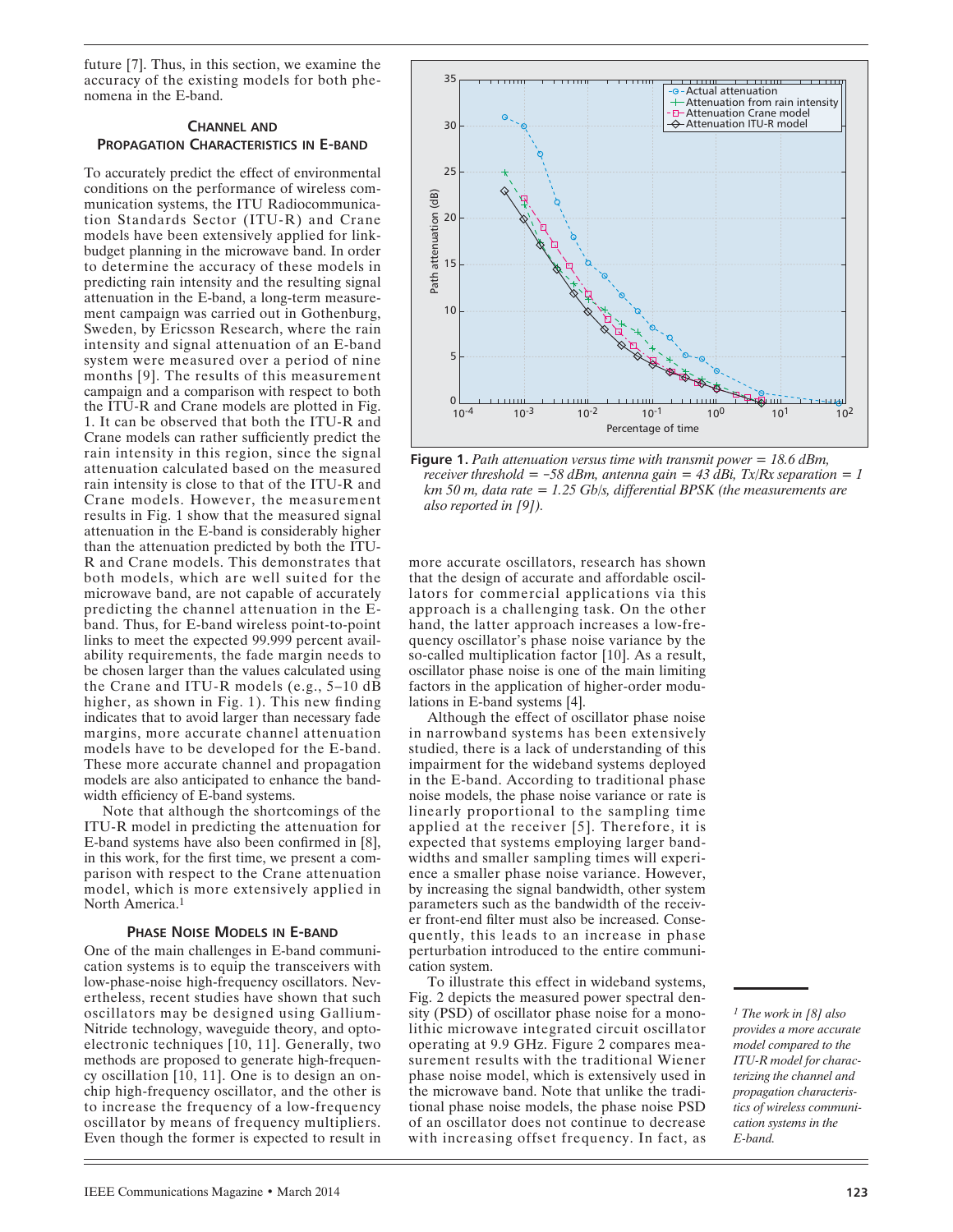

**Figure 2.** *The power spectral density of a free-running oscillator operating at 9.9 GHz.*

shown in Fig. 2, in practice, the phase noise PSD exhibits a floor region beyond a certain offset frequency.2 Thus, as the bandwidth of a communication system increases, the floor region in the PSD of an oscillator is expected to play an important role in the overall system's performance. To verify this finding, in Fig. 3, the performance of two communication systems with different bandwidths are compared in terms of the error vector magnitude (EVM) (also known as receive constellation error) for different phase noise floor levels (signal-to-noise ratio [SNR] = 30 dB and 16-QAM). Figure 3 shows that below a certain noise floor level, the cumulative phase noise is dominant, and a system with higher symbol rate experiences a lower EVM. However, as the phase noise floor increases, the performance of a communication system employing a larger bandwidth degrades more dramatically. It is also important to consider that due to the use of frequency multipliers, it is expected that most oscillators used in E-band systems have higher phase noise floor levels. For example, if the above 9.9 GHz oscillator is used in an E-band system operating at 70 GHz, a frequency multiplier with a multiplication factor of 7 needs to be applied, which will increase the noise floor by  $\overline{20}$ log7 = 16.9 dBc. Therefore, from the results in Figs. 2 and 3, it can be concluded that the phase noise models that are used for narrowband systems (e.g., the Wiener model) cannot be applied to accurately predict the properties of this impairment in wideband systems. Thus, more accurate phase noise models for wideband communication systems have to be developed to estimate and compensate for the effect of phase noise more effectively, which in turn enables the use of more bandwidth-efficient modulation schemes.

# **MIMO TRANSCEIVER DESIGN FOR E-BAND SYSTEMS**

The development of MIMO technology has largely been based on the assumption of rich multipath, which, combined with the deployment of multiple antennas, results in multiple independent spatial channels between two terminals. Under these circumstances, it has been theoretically shown that the MIMO system capacity scales linearly with the minimum number of transmit and receive antennas. However, E-band systems are expected to operate under strong LOS conditions, thereby creating several research challenges and opportunities for the design of efficient E-band MIMO transceivers [3, 12, 13]. The antenna properties in the E-band are attractive for three important reasons:

- They result in high antenna gains for a given antenna size.
- They enable highly directional communication with narrow beams, thus reducing interference.
- They support the deployment of largedimensional MIMO systems with relatively compact antenna arrays.

Two benchmark E-band systems dominate the current state of the art. In the first configuration, a *DISH* system, conventional continuous aperture "dish" antennas are used in highly directional LOS point-to-point links. Such systems are currently used for wireless backhaul links, for example, in the commercial systems offered by Siklu, E-band Communications, and Bridgewage. In the second configuration, *conventional MIMO*, the antenna elements are placed sufficiently far apart that the spatial LOS responses become independent. The required antenna spacing can be worked out via simple geometrical arguments and leads to the so-called Rayleigh spacing. For a given transmitter-receiver distance, the Rayleigh antenna spacing is inversely proportional to the carrier frequency. Thus, compared to microwave systems, LOS MIMO technology is more suitable for E-band systems, since the antenna spacing is smaller and the transceivers can be housed within a relatively compact module. However, while such systems can exploit multiplexing gains, they suffer from poor power efficiency and increased interference [12]. In principle, the above limitations of conventional MIMO systems can be eliminated by using half-wavelength spaced large antenna arrays. Although such systems can optimally exploit the spatial dimension, they suffer from prohibitively high transceiver complexity due to the requirement of a large number of array elements. For example, a 6<sup>"</sup> planar array operating at 80 GHz requires about 6400 antenna elements, while each antenna element requires a dedicated transceiver module [12].

Recall that propagation in the E-band is expected to have sparse multipath components and is predominantly LOS. Thus, the spatial multiplexing gain of a MIMO E-band system can, in practice, be much smaller than the minimum number of transmit and receive antennas employed. In other words, compared to a system in the microwave band, the spatial communica-

*<sup>2</sup> This effect is not exclusive to this oscillator and is also reported in [5, references therein].*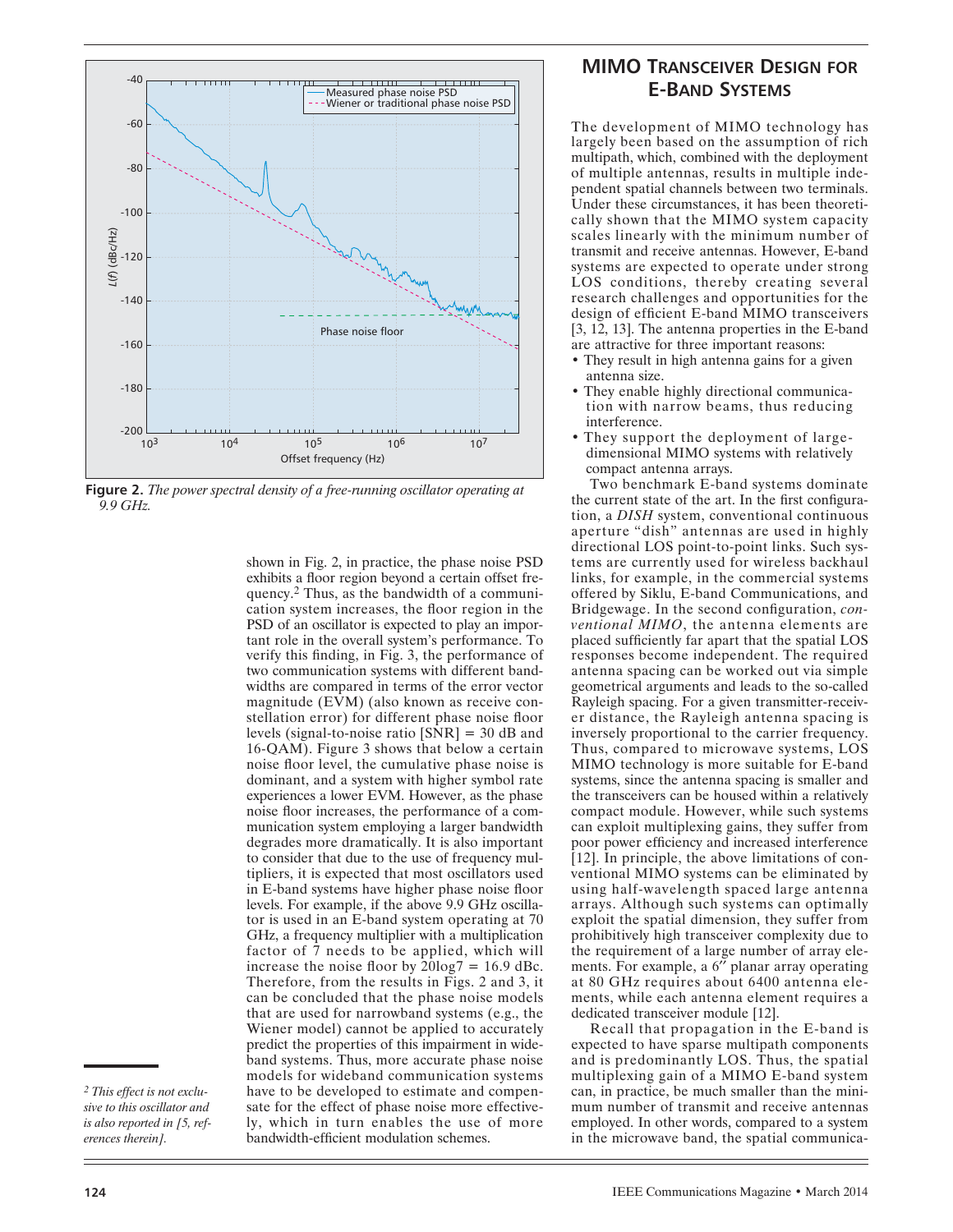tion subspace for a MIMO E-band system can be expressed with a smaller number of orthogonal basis functions [3, 12]. Accordingly, to fully exploit the potential of MIMO technology and reduce the transceiver complexity, the number of beams transmitted or received by a MIMO Eband system needs to be equal to the dimensionality of the E-band channel subspace. This characteristic of E-band channels has motivated the development of the *CAP-MIMO* transceiver.

CAP-MIMO combines the multiplexing gain of MIMO systems, the antenna gain of DISH systems, and the beamforming capability of phased arrays to optimally exploit the smaller spatial dimensionality at E-band frequencies [12]. CAP-MIMO uses a high-resolution discrete lens array to perform analog beamforming in the passband (Fig. 4). Essentially, in this setup, a relatively small number of active beams are radiated by the corresponding feed antennas on the focal surface of the lens array. The number of transmitted beams is directly proportional to the dimensionality of the communication channel. This approach ensures that the CAP-MIMO transceiver is equipped with the smallest number of A/D, D/A, and radio frequency units, while fully taking advantage of the potential of MIMO technology. Figure 4 depicts the radio unit for a CAP-MIMO system. In this setup, it is assumed that five spatially independent channels can be established between transmitter and receiver. Consequently, the CAP-MIMO system only requires five transceiver blocks. The beam selector block in Fig. 4 ensures that appropriate beams are selected for signal transmission and reception, which is analogous to an antenna selection block in a conventional MIMO system.

Figure 5 compares the bandwidth efficiency of CAP-MIMO with a conventional MIMO system with widely spaced antennas, and a DISH system for a point-to-point LOS link at 80 GHz. The link length is about 200 m. The antenna size for the DISH and CAP-MIMO systems is 0.6 m  $\times$  0.6 m with an antenna gain of 55 dBi. The conventional MIMO system has 4 widely spaced antennas at each end, where each antenna has a gain of 30 dBi. The CAP-MIMO system is assumed to take advantage of 4 transmit and receive beams. One important observation is that the DISH system is optimum at low SNRs, whereas conventional MIMO outperforms DISH at high SNRs. CAP-MIMO yields the best performance across the entire SNR range, thereby representing a robust scheme for realizing the advantages offered in the E-band. CAP-MIMO can achieve a spectral efficiency of 30 b/s/Hz, at a normalized SNR of –8 dB with an SNR gain of about 25 dB, over the other two systems. This results in a data rate of 30–300 Gb/s for a bandwidth of 1–10 GHz. For the given antenna size, a system operating in the 3 GHz band (i.e., the microwave band, at best achieves a spectral efficiency of 10 b/s/Hz at a much higher SNR of 40 dB. This corresponds to a maximum data rate of 5 Gb/s when considering a generous bandwidth of 500 MHz. Finally, CAP-MIMO also offers a promising route to electronic multi-beamforming and steering, which can be exploited for a number of attractive operational functions, such as user tracking in mobile environments, multi-





EVM of residual phase noise error for two systems with different symbol rates vs. oscillator phase noise floor power.

beam steering in point-to-multipoint links, and formation of high-capacity cooperative MIMO links (discussed later in this article).

It is important to note that although the use of multi-antenna arrays in E-band systems has been studied [6], they are only used for power combining and not MIMO spatial multiplexing gain. As such, the CAP-MIMO concept presented here promises to provide spectral efficiencies that are significantly higher than the approach in [6] (e.g., 30 b/s/Hz for CAP-MIMO compared to  $4.8$  b/s/Hz for the approach in [6]). Moreover, this article uniquely provides a comprehensive comparison between the throughput of traditional MIMO and DISH systems at different SNRs.

# **E-BAND POINT-TO-POINT SYSTEMS IN NEXT GENERATION CELLULAR NETWORKS**

With respect to point-to-point wireless links such as backhaul links, the most important issues for cellular providers are range, very high link availability, and operating costs. To facilitate the application of E-band systems in next generation cellular networks, we propose to employ fullduplex relaying to extend the range of E-band links. Moreover, the challenges and potentials for applying E-band systems for backhauling in heterogeneous networks (HetNets) are presented.

#### **FULL-DUPLEX MULTIHOP COOPERATIVE RELAY NETWORKS**

The research in the field of cooperative relay networks has shown that such systems can significantly enhance the coverage area and reliability of point-to-point wireless links [14]. Regenerative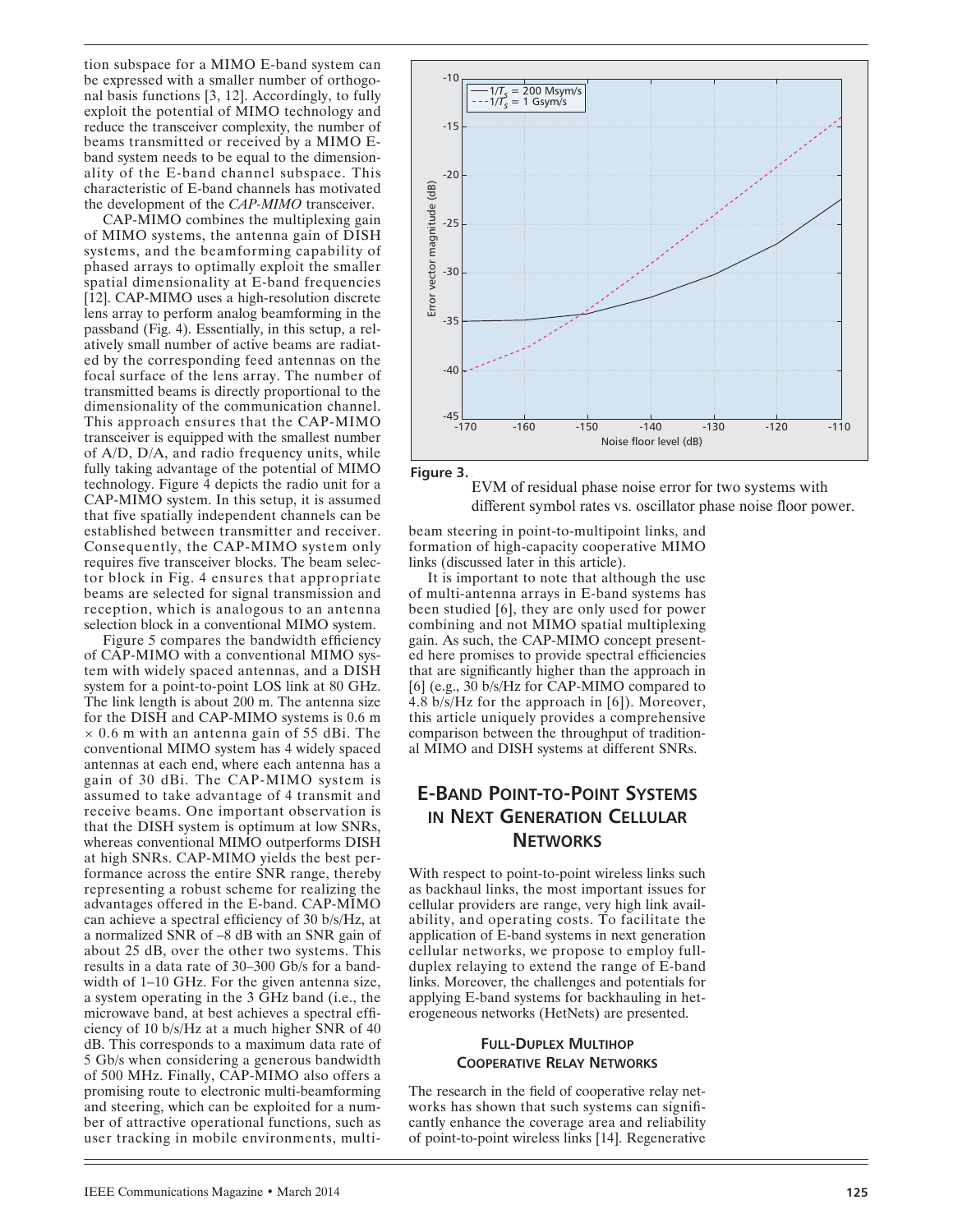

**Figure 4.** *Radio unit for an E-band CAP-MIMO system.*

and non-regenerative relaying, that is, decodeand-forward (DF) and amplify-and-forward (AF) relaying, respectively, have gained significant traction due to their performance and simplicity. However, most of the research in this area has focused on half-duplex cooperative relaying, where one node transmits while the remaining nodes stay silent. This approach reduces the throughput of the network for every additional hop. Moreover, although full-duplex relaying circumvents the shortcomings of half-duplex relaying, its implementation in the microwave band has been a challenging task. One approach is for the relays to transmit and receive at different frequency bands. However, such an approach is bandwidth inefficient and halves the potential system capacity for each additional hop. Another approach is to ensure that each node transmits and receives simultaneously over the same bandwidth. However, this scheme can result in significant interference at the relay transceiver, which degrades system performance.

Recall that E-band systems employ highly directional antennas. Thus, unlike traditional microwave systems, E-band transceiver modules can operate simultaneously without significant interference. Moreover, due to the LOS nature of E-band links and higher atmospheric absorption, E-band wireless devices can be deployed in close vicinity of one another while maintaining a low level of interference (i.e., higher spatial reuse factor). These are essential features that can enable the development of full-duplex multi-relay cooperative networks in the E-band. Without sacrificing throughput, such networks can greatly enhance the range of E-band point-to-point links (Fig. 6). Moreover, AF relaying is especially attractive for full-duplex networks, since the relays may not be required to convert the signal into the baseband, thus significantly simplifying the relays' structures and reducing their hardware costs. For example, the scenario in Fig. 6 shows that by applying appropriate beamforming schemes at the transmitter and relays, the throughput of an E-band pointto-point system can be tripled, while the link distance can be doubled.

#### **E-BAND SYSTEMS IN HETEROGENEOUS NETWORKS**

To meet the surge in the number of users and each user's throughput requirements, cellular providers have resorted to increasing the number and density of macrocell base stations (BSs). However, as these throughput demands continue to grow, large BSs cannot effectively meet users' needs in different settings (e.g., in indoor environments and at the cell edges) [15]. Moreover, macrocell BSs are expensive to deploy and maintain. Thus, next generation cellular networks are expected to adopt the HetNet paradigm, where smaller and more specialized cells are deployed by operators, such as picocells in urban areas and femtocells in indoor environments [15]. Furthermore, to mitigate interference, achieve smooth handoffs from tier to tier, and enable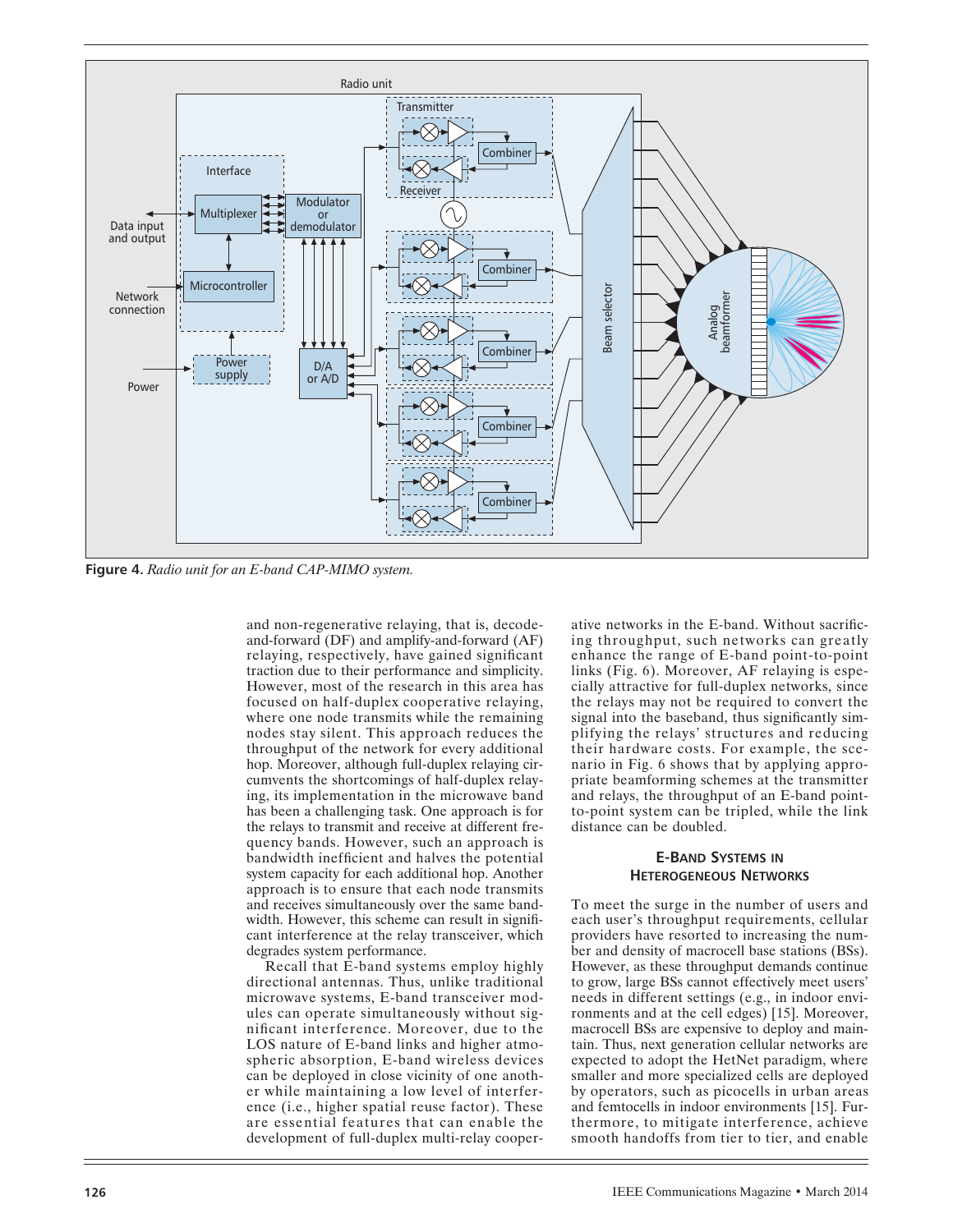cooperation among different tiers, fast backhaul links are of paramount importance.

Since picocells and femtocells have smaller coverage areas, they can be deployed more densely throughout a cellular network. Moreover, E-band systems are capable of establishing multigigabit-per-second wireless links over short distances. Thus, they are well suited for establishing backhaul links among different tiers within a cell. Due to the high atmospheric absorption and the use of highly directional antennas, they can do so without causing significant interference.

There are, however, some challenges that need to be addressed. Most femtocells are expected to be deployed in indoor environments. Since Eband radio signals do not penetrate obstacles and buildings very well, E-band backhaul links may require the application of strategically positioned relays throughout the network to establish reliable connectivity between femtocell and macrocell BSs. Another challenging issue is the high development cost of E-band transceivers. This is especially important for the development of next generation HetNets, since femtocell and picocell BSs are expected to be relatively inexpensive to manufacture. Nevertheless, recent research in the field of semiconductor design and fabrication (e.g., Silicon-Germanium and Gallium-Nitride) is expected to reduce the manufacturing costs of Eband systems and facilitate their adoption [4].

#### **SUMMARY**

In this article, to gain a better understanding of the effects of channel attenuation and phase noise on E-band systems, measurement results for both phenomena are compared against existing models. It is concluded that the ITU-R and Cane models may not be able to accurately determine the fade margin for E-band systems; for example, if these models are used to obtain the required fade margin for an E-band link with 99.999 percent availability, the result may be 5–10 dB below the actual required value. These measurements also indicate that the floor in the PSD of oscillator phase noise may more significantly influence the performance of wideband systems operating in the E-band more than it does that of narrowband systems in the microwave band. Further research in this field is anticipated to result in E-band transceivers that can employ higher-order modulations and improved bandwidth efficiency. Next, we show that the CAP-MIMO transceiver design can enable E-band systems to achieve bandwidth efficiencies of up to 30 b/s/Hz (data rates of up to 300 Gb/s). Finally, it was proposed that due to application of highly directional antennas and the LOS nature of E-band links, full-duplex relaying can be used to extend the range of Eband systems and facilitate their application in next generation heterogeneous cellular networks.

#### **REFERENCES**

- [1] X. Huang *et al.*, "A Multi-Gigabit Microwave Backhaul," *IEEE Commun. Mag.*, vol. 50, no. 3, Mar. 2012, pp. 122–29.
- [2] J. Wells, "Faster than Fiber: The Future of Multi-G/s Wireless," *IEEE Microwave Mag.*, vol. 10, no. 3, Mar. 2009, pp. 104–12.



**Figure 5.** *Bandwidth efficiency comparison of CAP-MIMO, conventional MIMO, and DISH systems.*



**Figure 6.** *A full-duplex cooperative relay network in the E-band.*

- [3] Z. Pi and F. Khan, "An Introduction to Millimeter-Wave Mobile Broadband Systems," *IEEE Commun. Mag.*, vol. 49, no. 6, June 2011, pp. 101–07.
- [4] J. Wells, *Multi-Gigabit Microwave and Millimeter-Wave Wireless Communications*, Artech House, 2010.
- [5] A. Chorti and M. Brookes, "A Spectral Model for RF Oscillators with Power Law Phase Noise," *IEEE Trans. Circuits Sys.*, vol. 53, no. 9, Sept. 2006, pp. 1989–99.
- [6] V. Dyadyuk, J. D. Bunton, and Y. J. Guo, "Study on High Rate Long Range Wireless Communications in the 71–76 and 81–86 GHz Bands," *Proc. European Microwave Conf.*, Oct. 2009, pp. 1315–18.
- [7] Z. He *et al.*, "An FPGA-Based 5 Gbit/s D-QPSK Modem for E-Band Point-to-Point Radios," *Proc. European Microwave Conf.*, Oct. 2011.
- [8] L. Csurgai-Horvath, I. Frigyes, and J. Bito, "Propagation and Availability on E-Band Terrestrial Radio," *Proc. European Conf. Antenna Propagation*, Mar. 2012, pp. 73–75.
- [9] J. Hansryd *et al.*, "Long Term Path Attenuation Measurement of the 71–76 GHz Band in a 70/80 GHz Microwave Link," *Proc. European Conf. Antenna Propagation*, Apr. 2010.
- [10] P. Russer, "Si and SiGe Millimeter-Wave Integrated Circuits," *IEEE Trans. Microwa e Theory Tech.*, vol. 46,
- no. 5, May 1998, pp. 590–603. [11] E. Ruscito *et al.*, "A Low Cost Oscillator for High Data Rate E-Band Transceivers," *Proc. Fly Wireless Workshop*, June 2011.